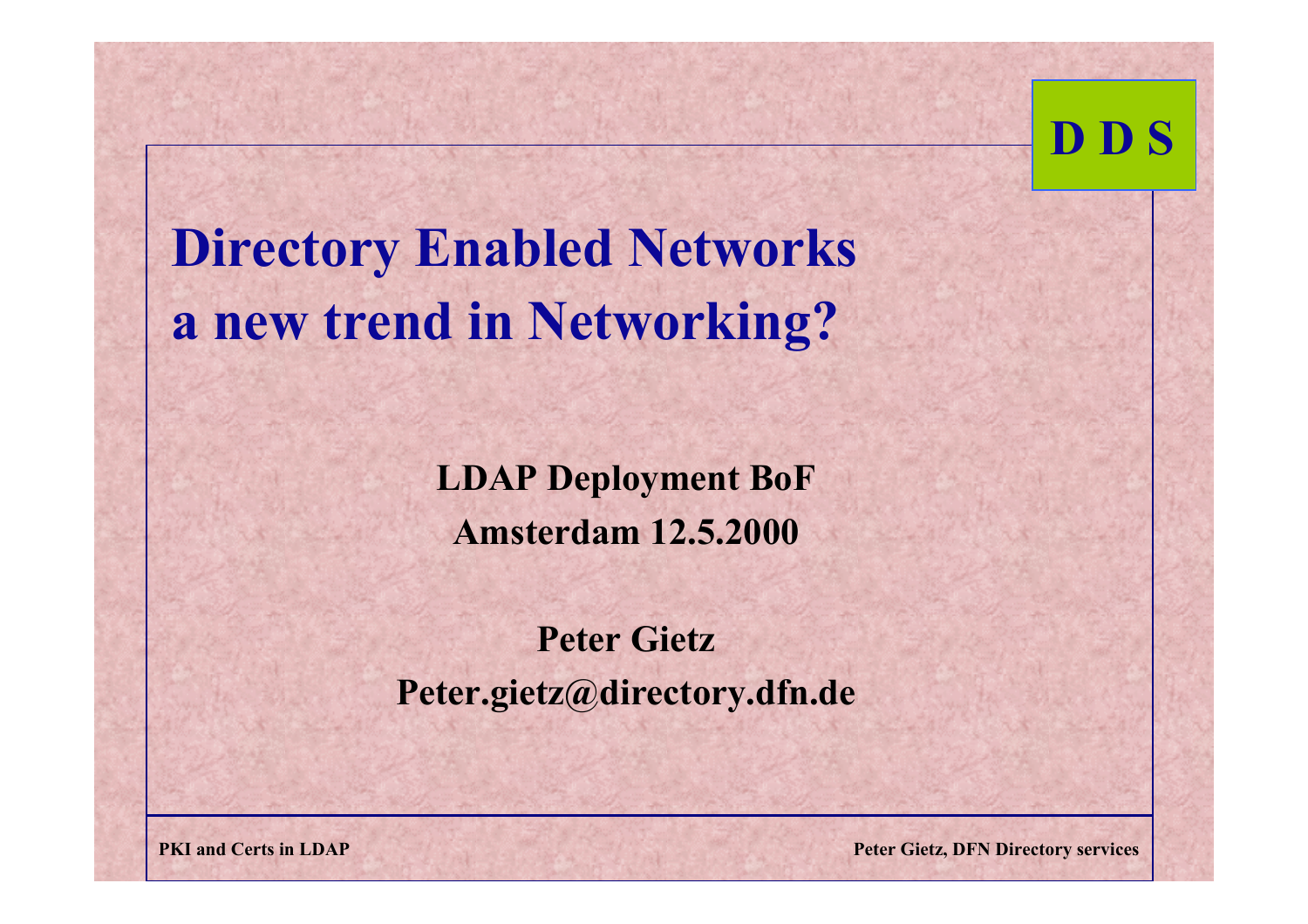#### **Agenda**

- **Working groups involved**
- •**Basics of DEN**
- **Common Information Model (CIM)**
- **Quality of Service (QoS)**
- •**Policy**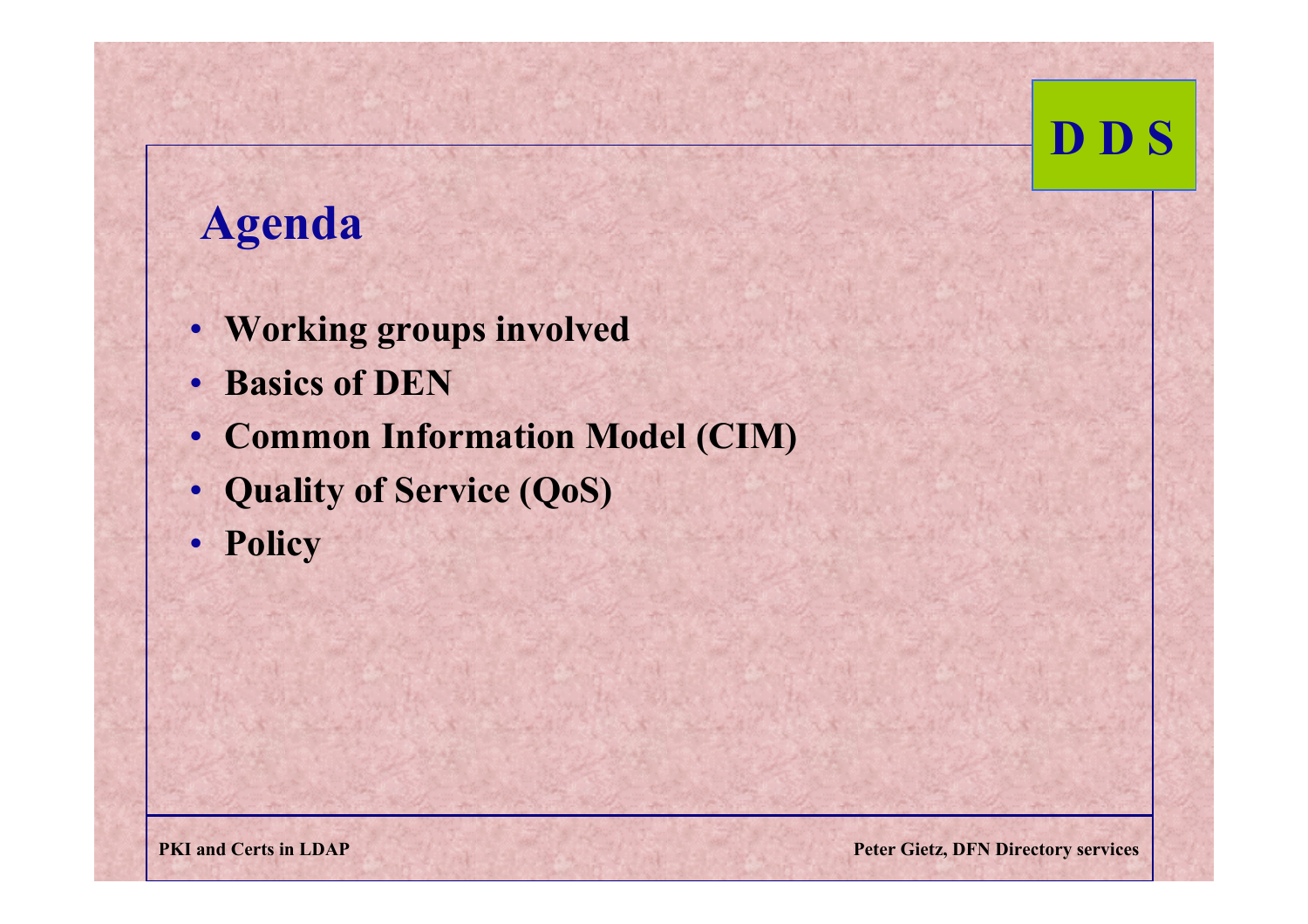### **DEN Ad Hoc Working Group**

- **http://www.murchiso.com/den**
- •**Initiative of Cisco and Micro\$oft**
- **70 other companies involved**
- •**Customer Advisory Board**
- •**DEN Workshop November 1997**
- **Last version of specs: "Directory Enabled Networks - Information Model and Base Schema", Draft v3.0c5, 28.9.1998**
- **September 1998 handing over to DMTF**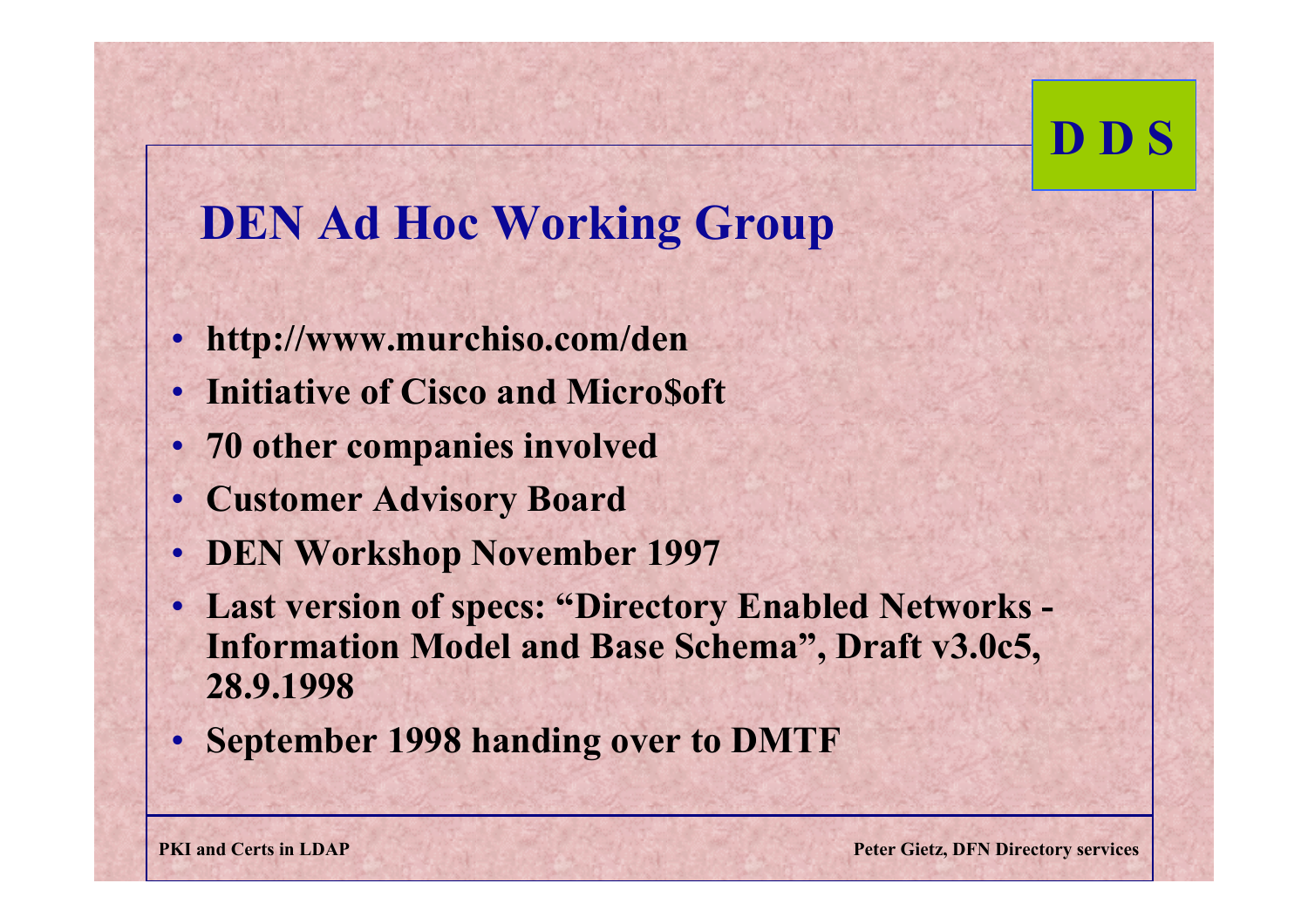### **DMTF**

- **Distributed Management Task Force**
	- **originally:** *Desktop* **Management Task Force**
- •**http://www.dmtf.org**
- **Industrial group for the development of "management standards".**
- **Works on the Common Information Model (CIM) since September 1996.**
- **DEN is now based on CIM.**
- **CIM Specs V2.2 include DEN enhancements**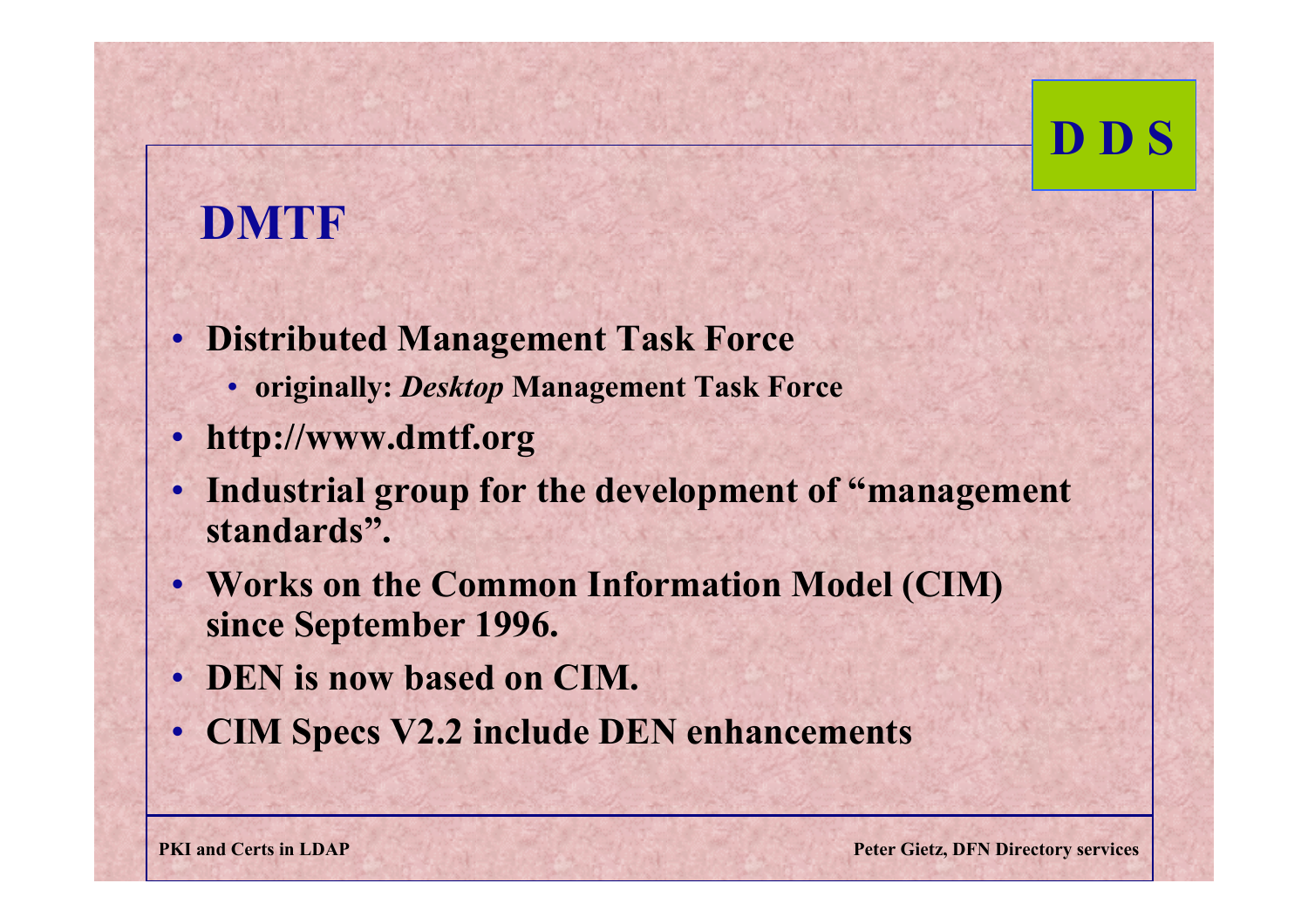### **IETF WG policy**

- **Policy framework**
- •**http://www.ietf.org/html.charters/policy-charter.html**
- •**BoF August 1998 (42 IETF Chicago)**
- • **Aim is to define an LDAP information model based on CIM/DEN for the definition of routing policy to provide Quality of Service**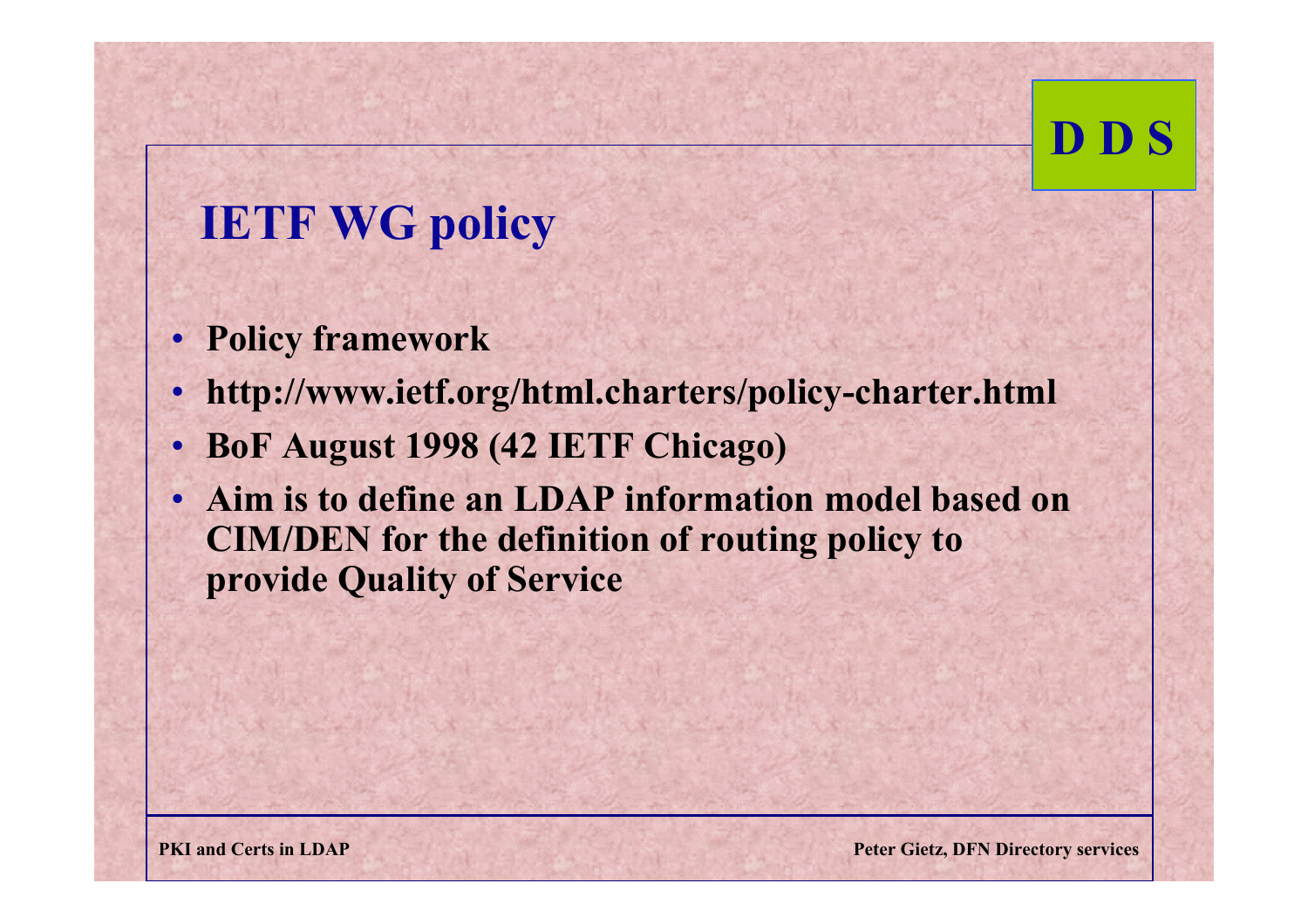### **QoS Forum**

- **http://www.qosforum.com**
- • **Industrial group for the deployment of different QoS standards**
- **Knowledge transfer and marketing done by a company named Stardust Forums**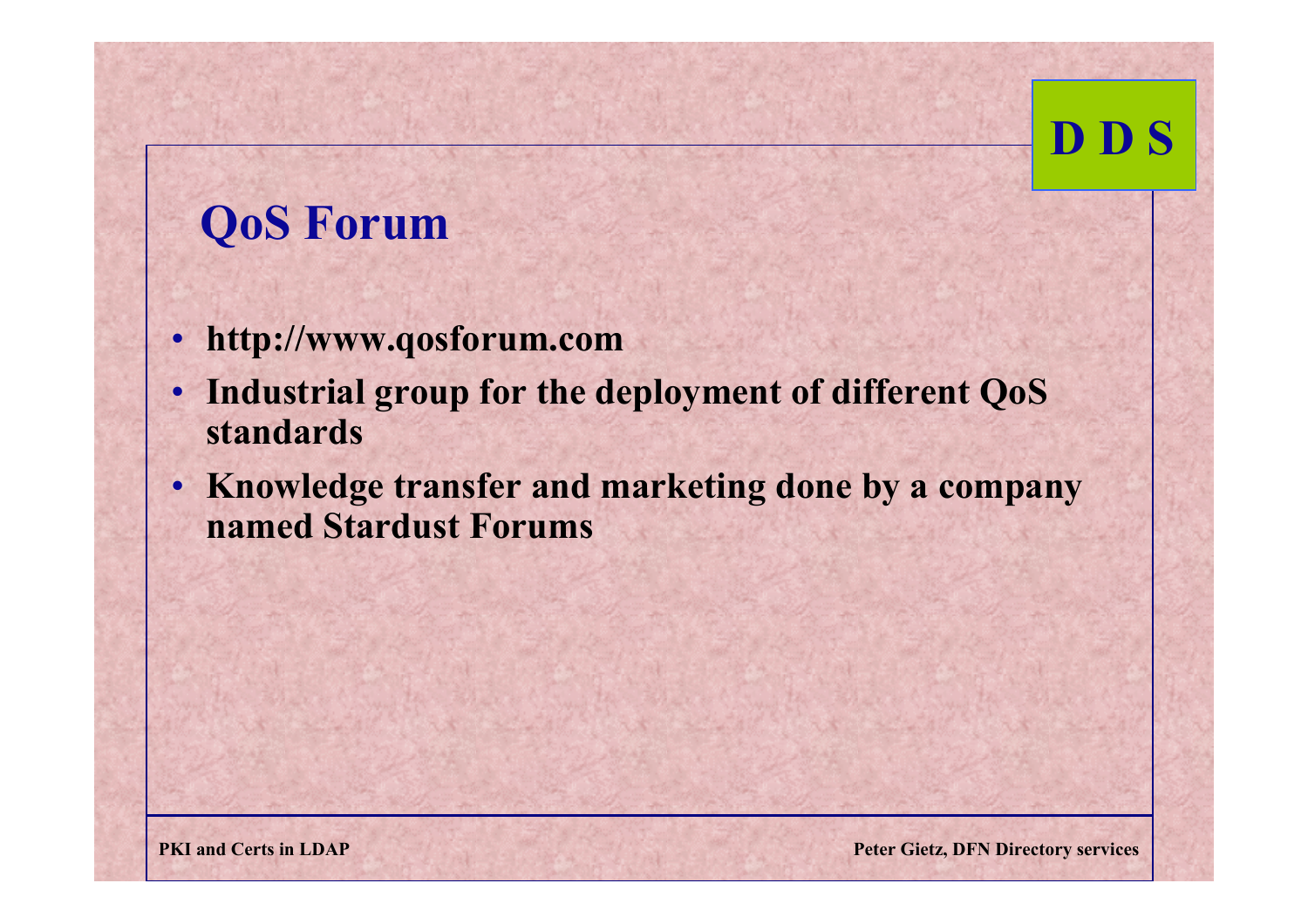### **Basics of DEN**

- **Information model for network elements and services**
- **LDAP as repository**
- •**Description of how network elements and services act**
- •**Definition of management methods and relations**
- • **Directory becomes common data repository for network applications**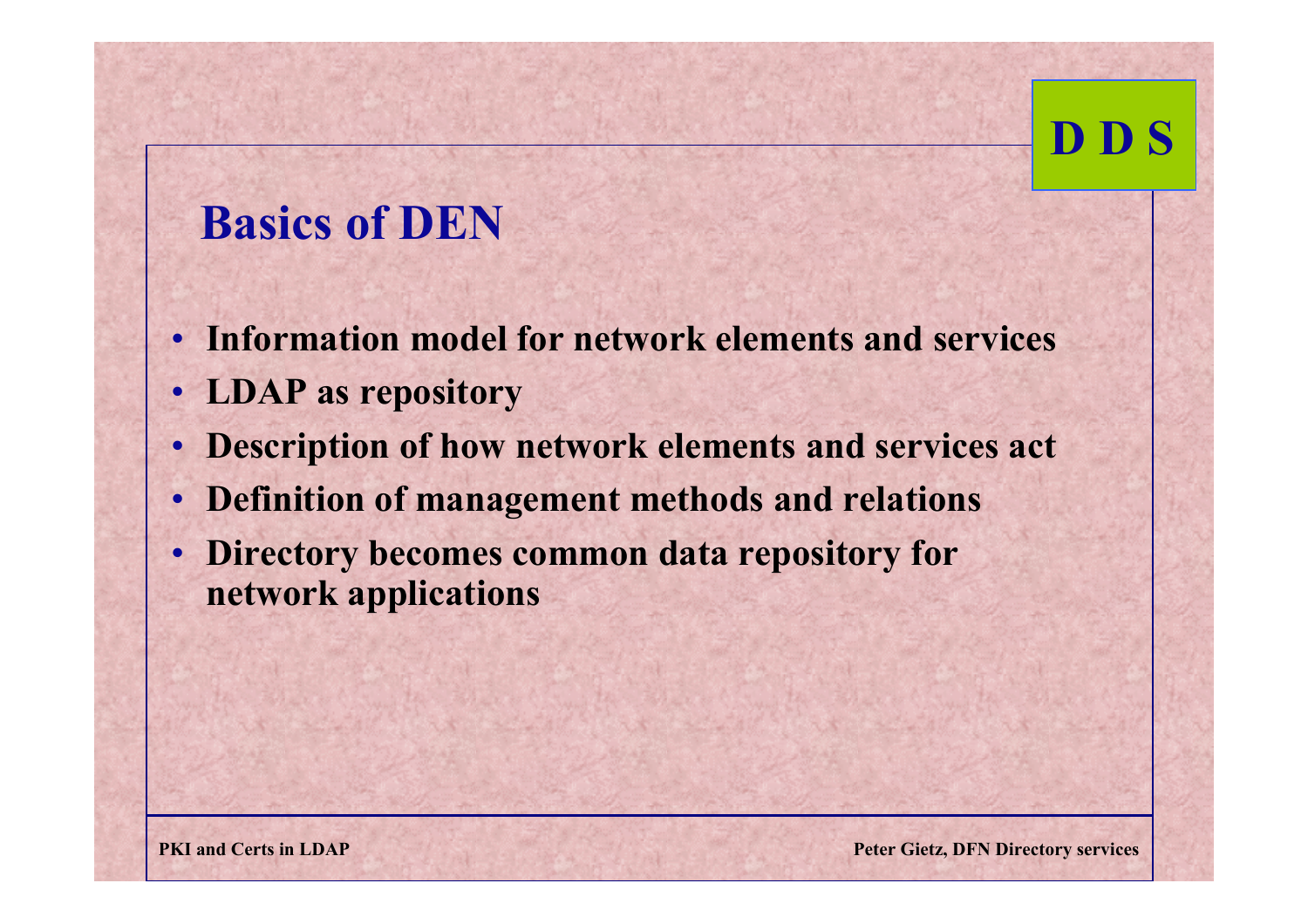#### **Basics of DEN (contd.)**

• **John Strassner (Cisco):**

*"Directories unify information, and DEN binds users and applications to network elements and services. It is a blueprint that defines how to build networked business using an information model that guarantees interoperability of information across devices and vendors"*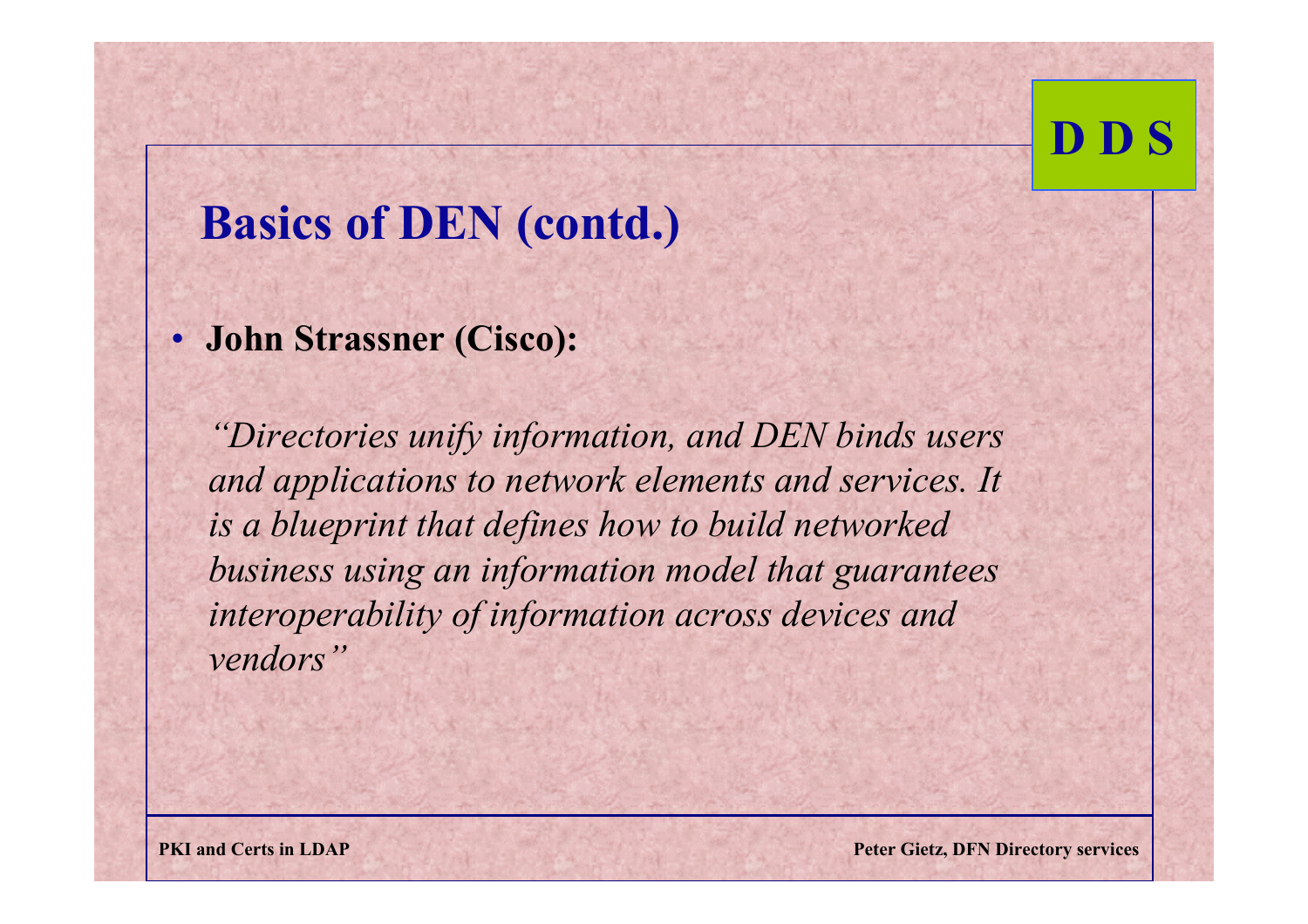### **DEN applications**

- **Scalable configuration management for Network elements (router, switches): The devices will not be configured manually but will retrieve the configuration data from the directory automatically.**
- **Policy controlled network: Rules for the behavior of the network will be retrieved from the directory.**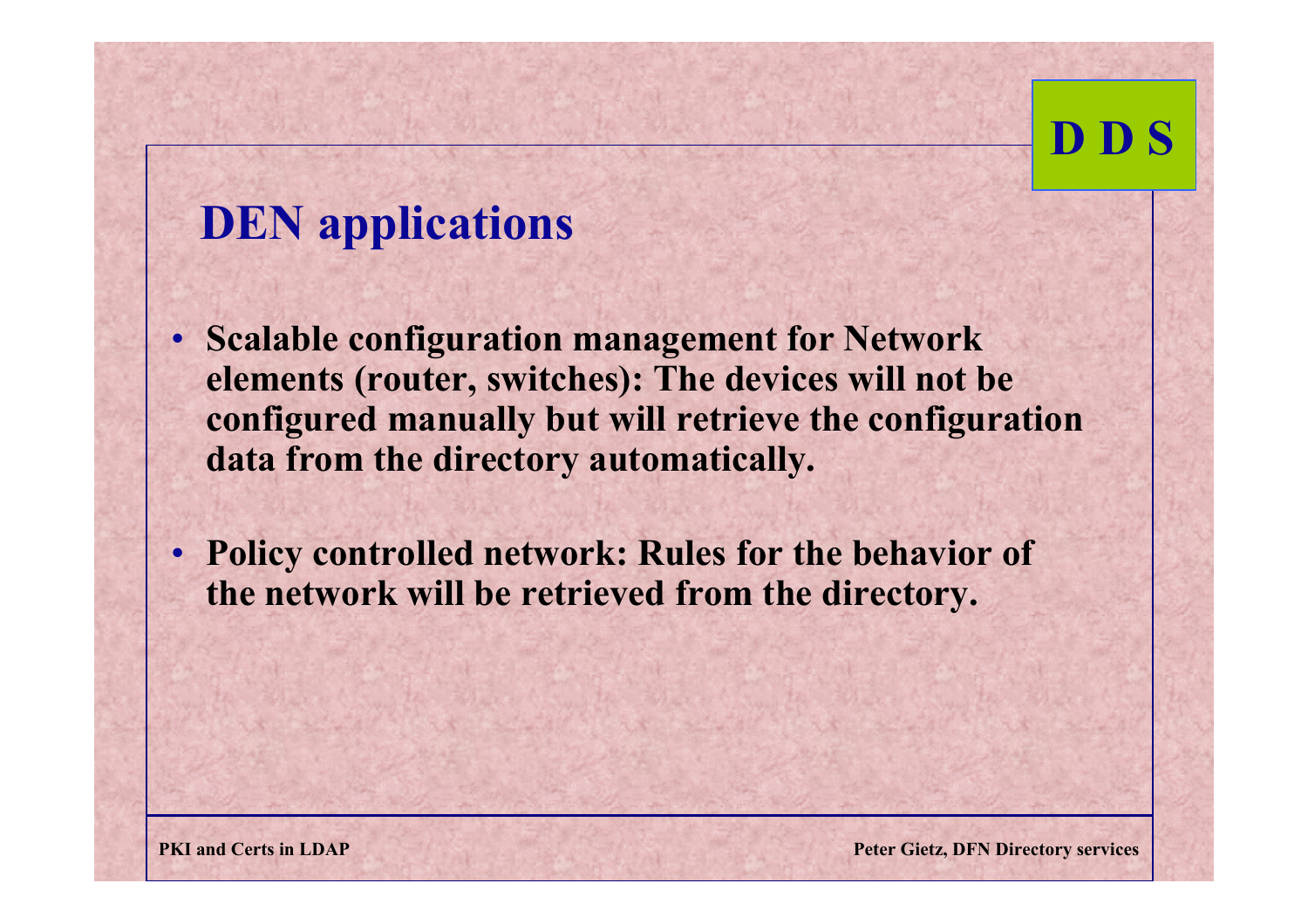#### **CIM basics**

- **Object oriented meta model**
- •**Based on Unified Modeling Language (UML)**
- **Three layers:**
	- **core model: minimal set of classes, relationships and qualities as basic vocabulary for all management fields**
	- **common model: Set of classes, defining 4 separate groups: systems, applications, networks and devices**
	- **extension schema: Extensions of the common model specific to different technologies (vendor dependant e.g. OS)**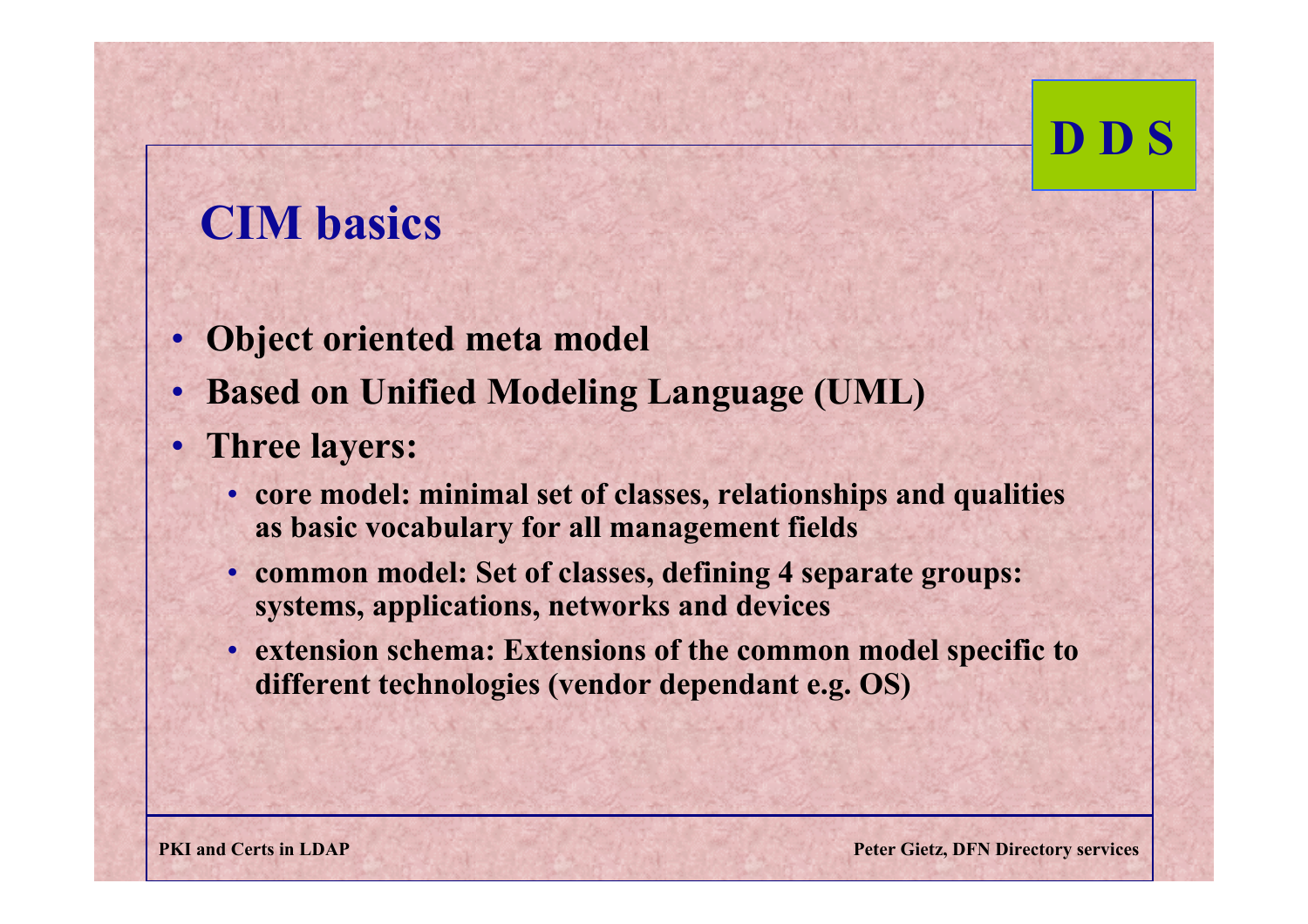### **CIM entities**

- •**Schema: a group of classes.**
- • **Class: Group of instances, that support the same type. Classes have Qualities and methods and can be part of relations.**
- • **Quality: Value that characterizes the instance of a class and that contains status information.**
- **Method: declaration of a method name, the typ of the return value and parameters.**
- •**Trigger: detection of the change of status of a Quality.**
- •**Indication: a class caused as side effect of a trigger.**
- •**Relation: a class consisting of two or more references.**
- •**Reference: defines the role of an object in a relation.**
- • **Qualifier: values with additional information about classes, relations, etc. A Q. Has a name, type, value, range, flavor and default value.**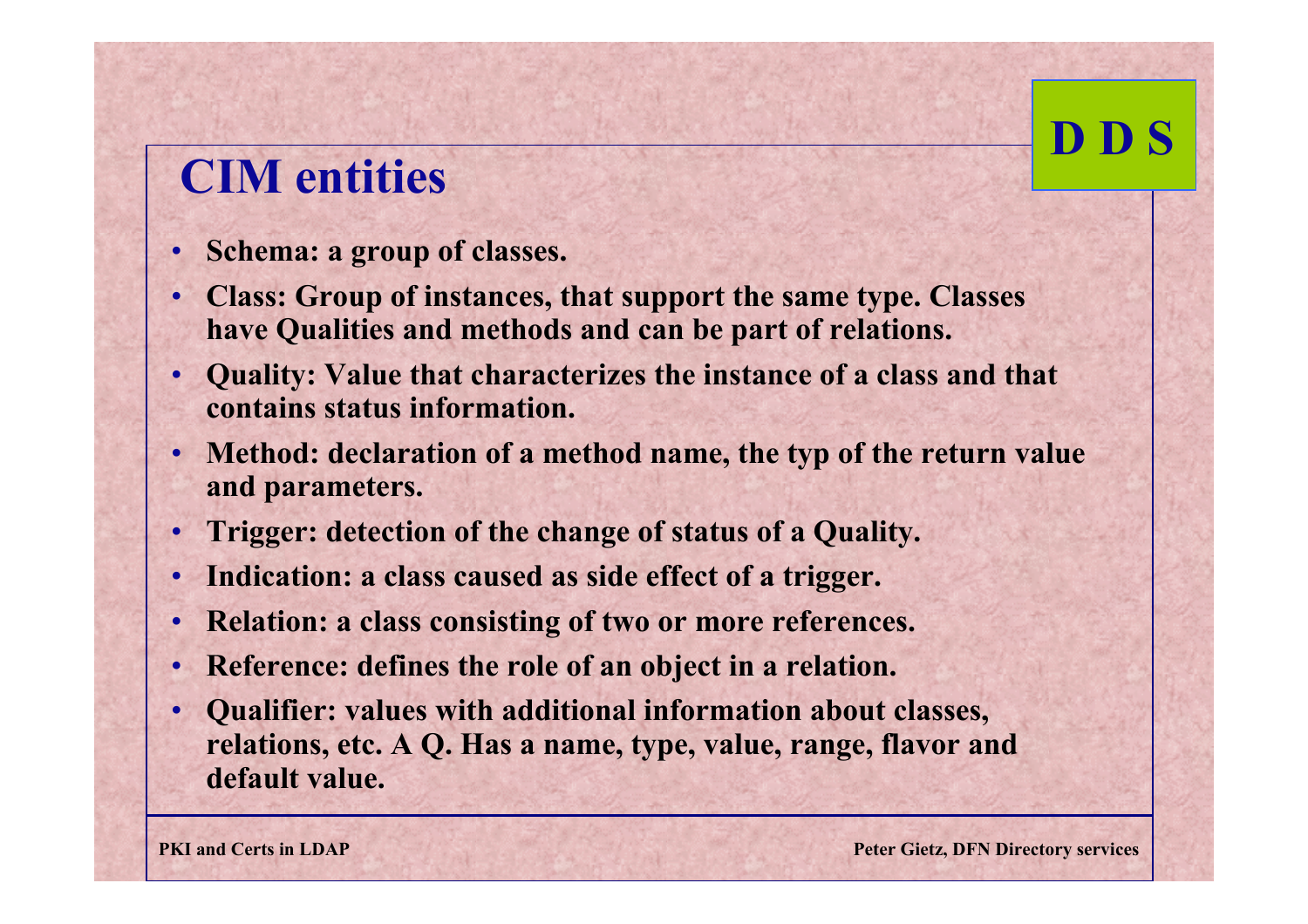### **Quality of Service**

- **QoS is the ability of a network element to provide a defined bandwidth.**
- **This gets more and more important for things like voice over IP and multimedia services.**
- **There are two types of QoS:**
	- **Reservation of resources (integrated services), e.g. RSVP (ReServation Protocol)**
	- **Prioritizing (differentiated services), e.g. DiffServ at network layer**
- •**QoS can be applied to single data packages or groups.**
- **Different QoS technologies can be applied together.**
- •**QoS protocols presuppose rules (policy).**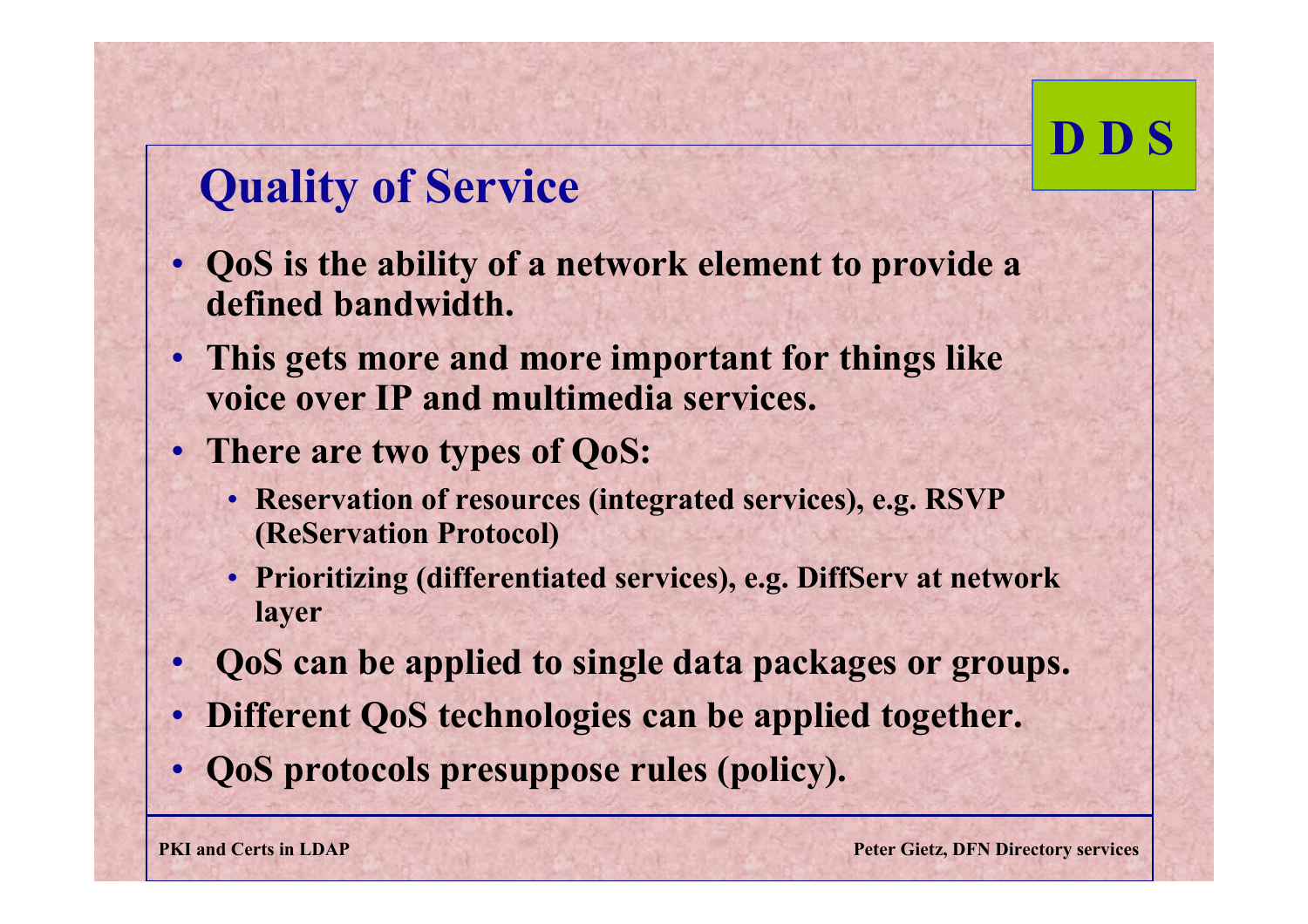## **Policy**

- **Policy is one or more rules, which describe actions that follow specific conditions**
- **The model developed by the IETF policy WG is applicable to other technologies like firewalls, IP security, Virtual Private Networks (VPN) etc.**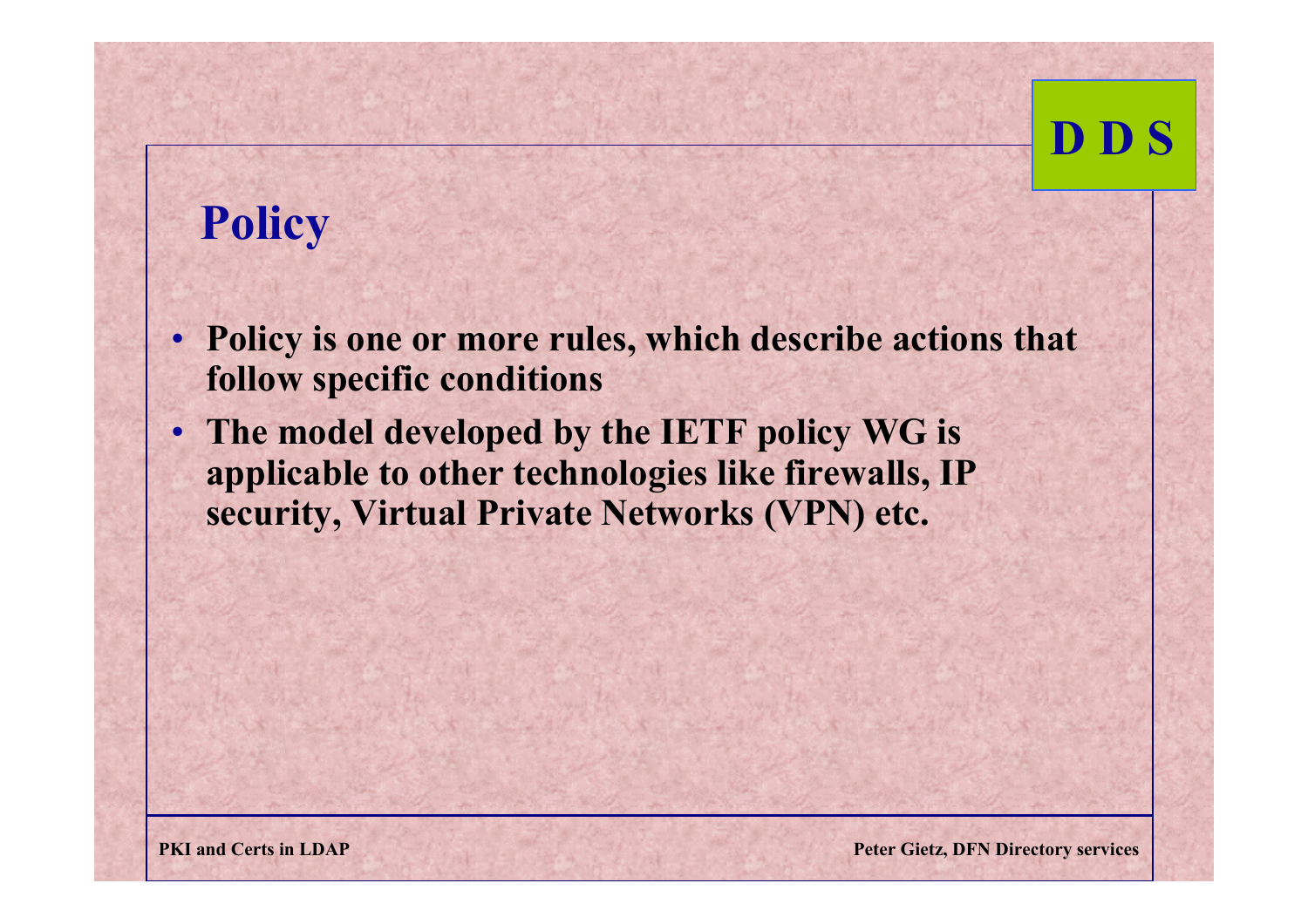#### **Policy architecture**

- **Policy Enforcement Point (PEP): the network element where policy is executed (router, switch).**
- **Policy Decision Point (PDP): The place where policy is retrieved from the directory, interpreted, conflicting rules spotted and requests from the PEP answered.**
- **Policy repository: The directory with policy information.**
- **PEP and PDP communicate with Common Open Policy Service Protocol (COPS).**
- **PDP and repository talk LDAP.**